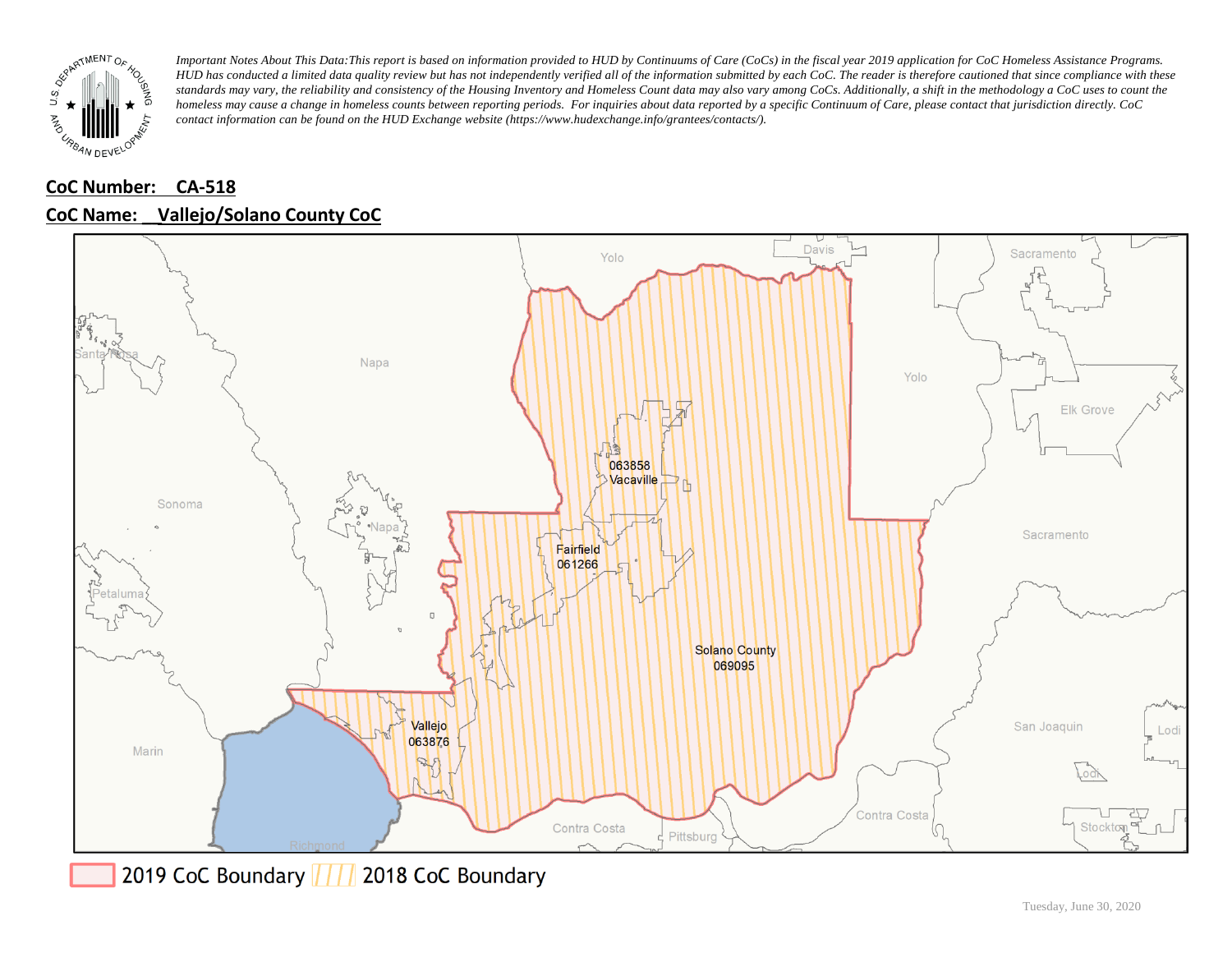

### **CoC Number: CA-518**

#### **CoC Name: \_\_ Vallejo/Solano County CoC**

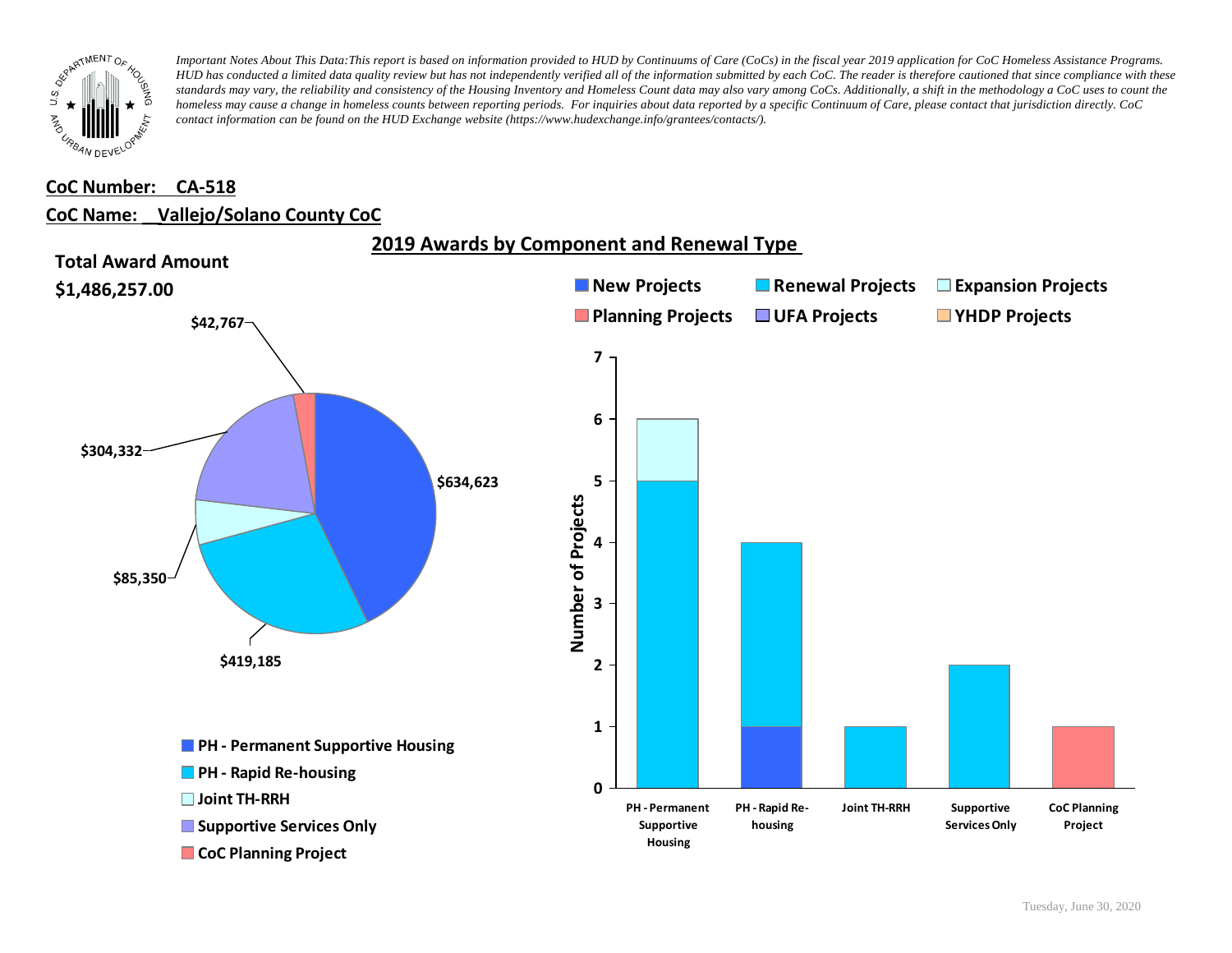

### **CoC Number: CA-518**

#### **CoC Name: \_\_ Vallejo/Solano County CoC**



### **2019 Housing Inventory Summarized by Target Population and Bed Type**

<sup>1</sup> Adult & Child Beds refer to beds for households with one adult (age 18 or older) and at least one child (under the age of 18).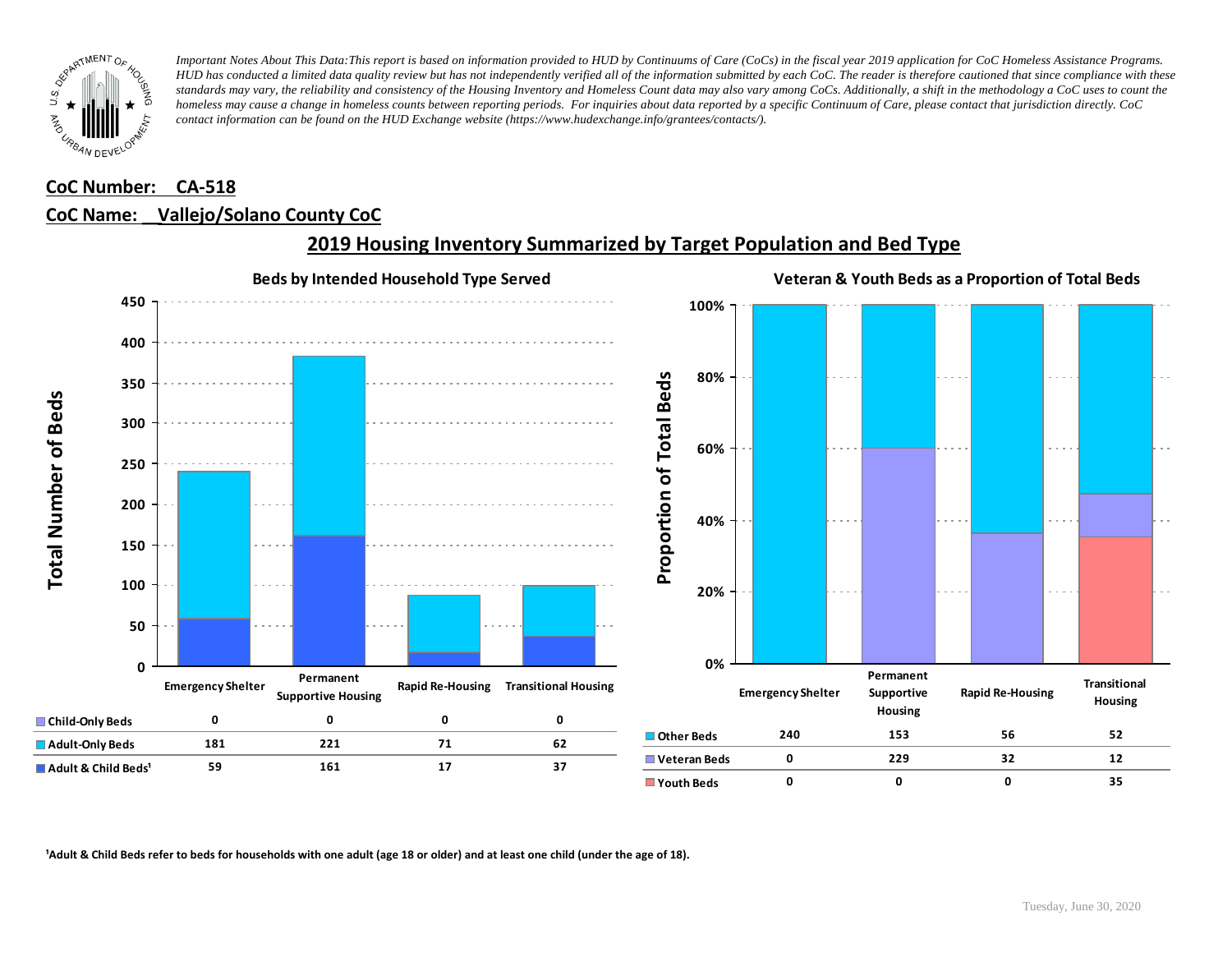

# **CoC Number: CA-518 CoC Name: \_\_ Vallejo/Solano County CoC**

# **2019 Point in Time Count Summarized by Household Type**



\* Safe Haven programs are included in the Transitional Housing category.

¹This category includes single adults, adult couples with no children, and groups of adults. ²This category includes households with one adult and at least one child under age 18.

³This category includes persons under age 18, including children in one-child households, adolescent parents and their children, adolescent siblings, or other household configurations composed only of children.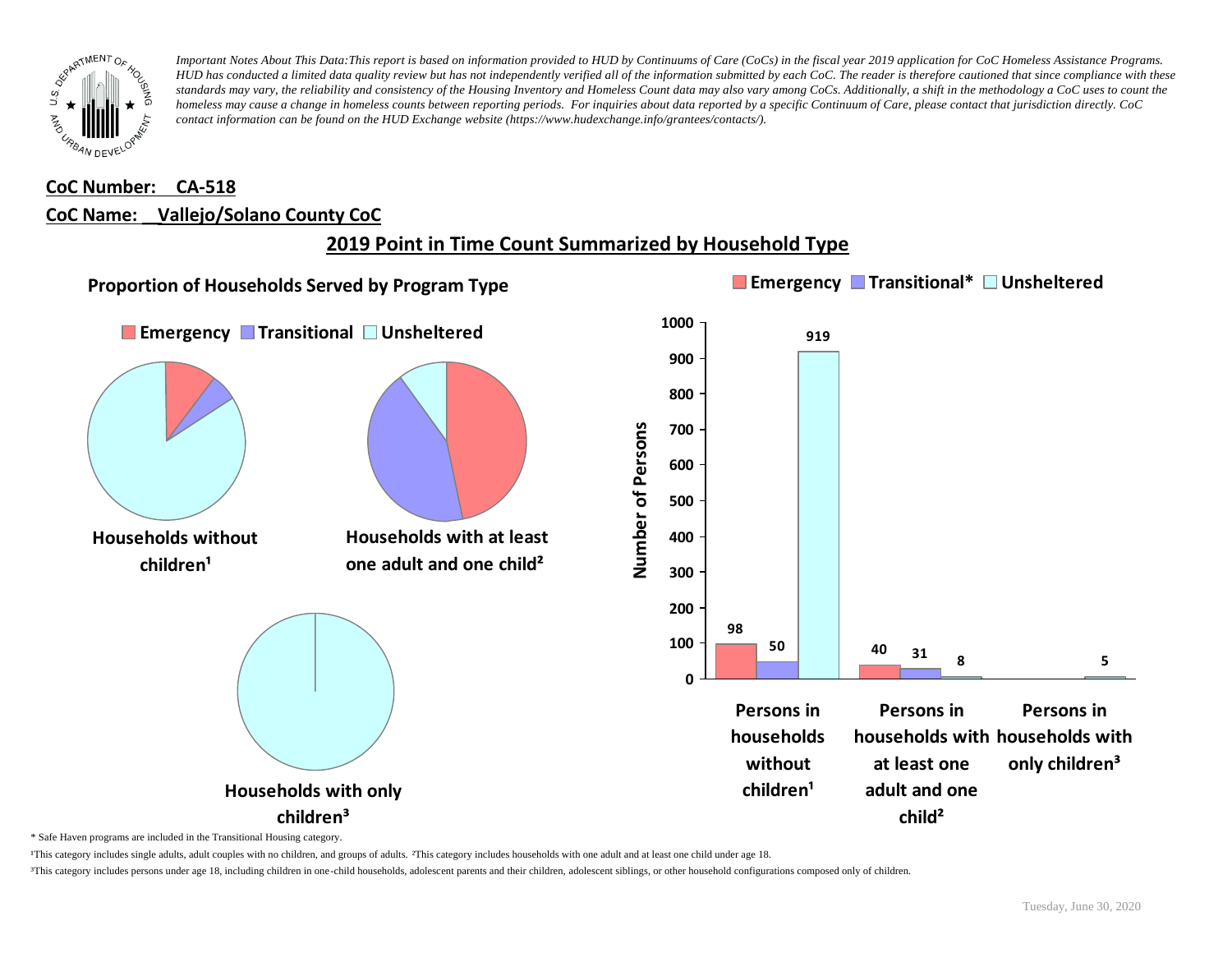

# **CoC Number: CA-518 CoC Name: \_\_ Vallejo/Solano County CoC**



### **2019 Point-In-Time Count Proportion of Persons in each Age Group by Household Type**

\* Safe Haven programs are included in the Transitional Housing category.

¹This category includes single adults, adult couples with no children, and groups of adults. ²This category includes households with one adult and at least one child under age 18.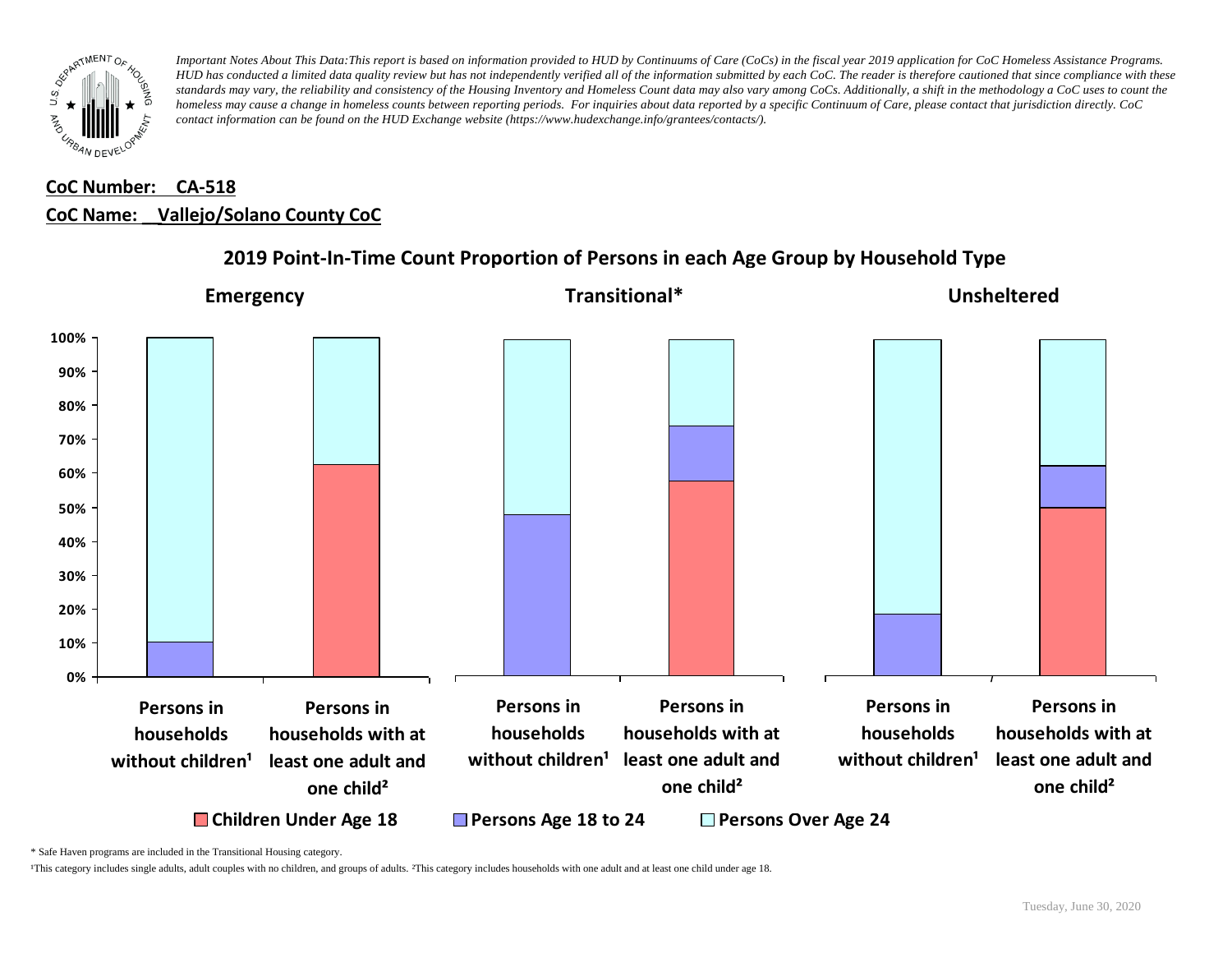

### **CoC Number: CA-518**

#### **CoC Name: \_\_ Vallejo/Solano County CoC**



## **2019 Point in Time Count Summarized by Chronically Homeless by Household Type**

\* Safe Haven programs are included in the Transitional Housing category.

¹This category includes single adults, adult couples with no children, and groups of adults. ²This category includes households with one adult and at least one child under age 18.

³This category includes persons under age 18, including children in one -child households, adolescent parents and their children, adolescent siblings, or other household configurations composed only of children.